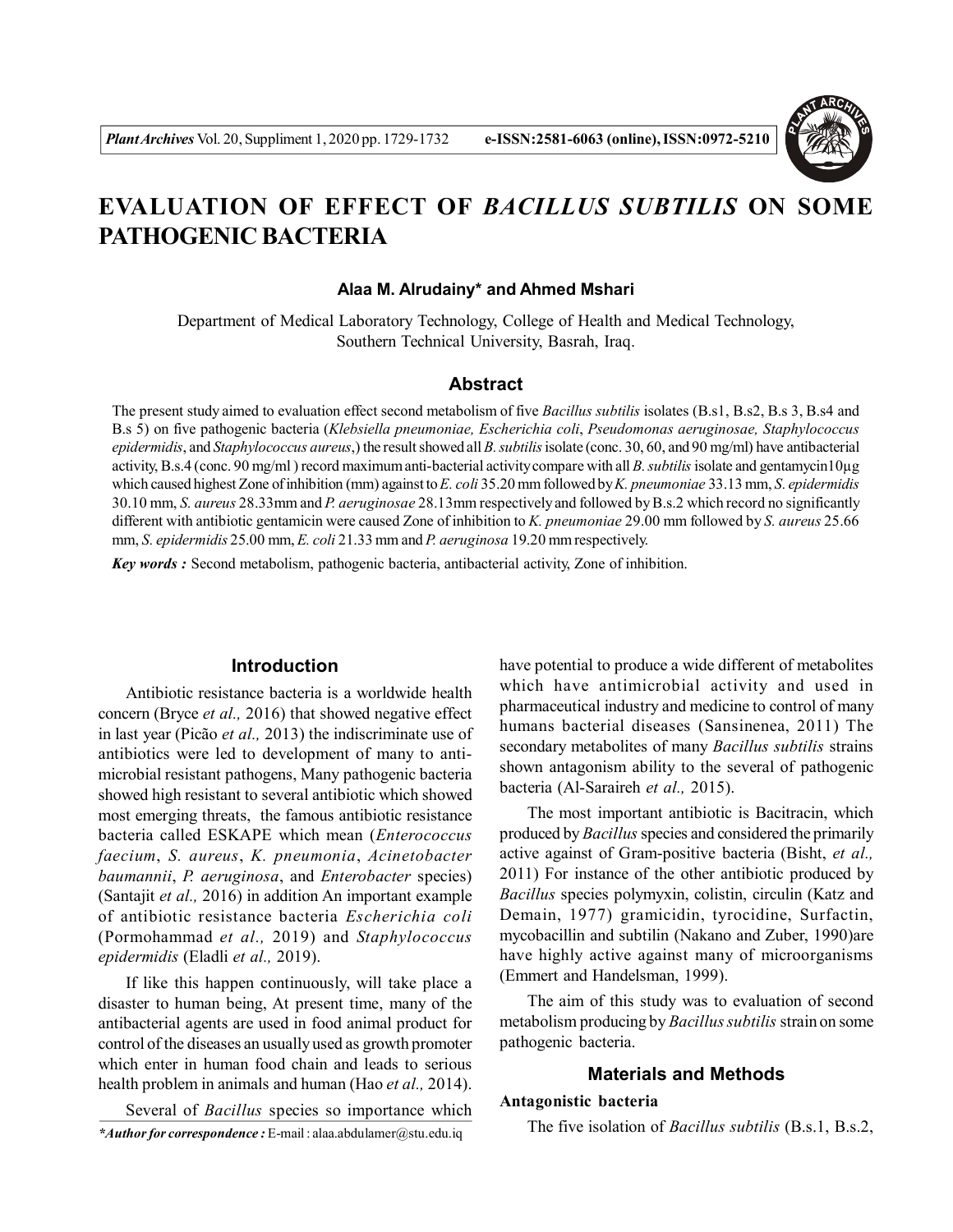B.s.3, B.s.4 and B.s.5) were obtained from Department of Plant protection, College of Agriculture, University of Basrah, Iraq.

#### **Pathogenic Bacteria**

Five Pathogenic Bacteria used in this study *Escherichia coli*, *Staphylococcus aureus*, *Staphylococcus epidermidis*, *Klebsiella pneumoniae*, and *Pseudomonas aeruginosae* were obtained from Al-Sadr Teaching Hospital, Basra, Iraq.

## **Extraction of** *Bacillus subtilis* **secondary metabolites**

Each Bacterial isolate were grown in Erlenmeyer flasks 500-ml containing 250 ml nutrient broth and incubated at 28C (110 rpm/min on a shaker) for 4 days, each culture was centrifuged at 15,000 rev min<sup>-1</sup> for 10 min in a refrigerated the supernatants which containing to the metabolites was filtered through a  $0.22 \rightarrow 3$ membrane filter, were mixed with solvents ethanol and chloroform separately (1:1), the separating funnel used to separate the solvent layer as crude extracts which stored in sterile vials.

# **Evaluation effect of antibacterial activity of** *Bacillus subtilis* **crude extracts**

In this study, the Agar well diffusion method used to evaluation the antimicrobial activity of *Bacillus subtilis* isolates crude extracts, each pathogenic bacteria (*P. aeruginosae*, *S. aureus*, *K. pneumoniae*, *S. epidermidis*, and *E. coli*) were spread on plates continuing Muller Hinton agar (MHA) and then 100 µL from each concentration of crude extract (30, 60, 90, used dimethyl sulfoxide as a solvent) were placed to each well (each well 6 mm diameter were made by use sterile cork borer) Gentamycin 10 µg and DMSO used as a control, the antibacterial activities were recorded after an incubation at 37 °C for 24–48 h.

#### **Statistical analysis**

In the percent study, all the experiments were applied with three replications, and analyses of variance with comparison means, were tested by duncan Test ( $P \le$ 0.05) used SPSS Statistics program (version 23).

# **Results**

All *B. subtilis* isolate selected in current study showed different degree of antibacterial activity (Table 1) the result recorded minimum effect in Concentration 30 mg/ml for all the crude extract, followed by Concentration 60 mg/ml showed different antibacterial effect, while the maximum antibacterial activity were in conc. 90 mg/ml by B.s.4 which showed significantly different compare with all *B. subtilis* isolate and Gentamicin, caused Zone of inhibition (mm) against of *E. coli* (35.20 mm) followed by *K. pneumoniae* (33.13 mm), *S. epidermidis* (30.10 mm), *S. aureus* (28.33mm) and *P. aeruginosae* (28.13mm) respectively (Figure 1), followed by B.s.2 which showed no significantly different with Gentamicin were recorded Zone of inhibition of *K.*

| Types of bacteria | Zone of inhibition (mm)                                |                    |                    |                    |                    |                    |
|-------------------|--------------------------------------------------------|--------------------|--------------------|--------------------|--------------------|--------------------|
|                   | Conc. 30 mg/ml of $B$ . <i>subtilis</i> crude extract. |                    |                    |                    |                    | standard           |
|                   | B.s.1                                                  | B.s.2              | B.s.3              | B.s.4              | B.s.5              | Gentamycin10 µg    |
| S. aureus         | $0^a$                                                  | 14.00 <sup>b</sup> | $^{0a}$            | 17.16c             | $0^a$              | 20.00 <sup>d</sup> |
| S. epidermidis    | 11.16 <sup>b</sup>                                     | 11.36 <sup>b</sup> | $0^{\rm a}$        | 15.33c             | 0ª                 | $23.10^{d}$        |
| E. coli           | 11.90 <sup>a</sup>                                     | $11.00^a$          | 11.00 <sup>a</sup> | 16.56 <sup>b</sup> | 11.03 <sup>a</sup> | 20.66c             |
| P. aeruginosa     | $0^a$                                                  | 14.23 <sup>b</sup> | $0^a$              | 17.33c             | 12.66 <sup>d</sup> | $19.16^e$          |
| K. pneumoniae     | 10.00 <sup>b</sup>                                     | 12.66c             | $0^{\rm a}$        | 15.10 <sup>d</sup> | $0^{\rm a}$        | $25.10^e$          |
|                   | Conc. 60 mg/ml of B. subtilis crude extract.           |                    |                    |                    |                    |                    |
| S. aureus         | 11.16 <sup>a</sup>                                     | $19.00^{b}$        | $10.66^{\rm a}$    | 21.10 <sup>c</sup> | $11.40^a$          | $20.00^{bc}$       |
| S. epidermidis    | $13.53^{ab}$                                           | $14.73^{b}$        | $11.00^a$          | 18.33c             | 10.36 <sup>a</sup> | 23.10 <sup>d</sup> |
| E. coli           | 16.06 <sup>b</sup>                                     | $15.23^{ab}$       | 13.13 <sup>a</sup> | 23.10 <sup>c</sup> | $15.00^{ab}$       | 20.66c             |
| P. aeruginosa     | $0^a$                                                  | 18.70 <sup>d</sup> | 12.66 <sup>b</sup> | $21.16^e$          | 15.66 <sup>c</sup> | 19.16 <sup>d</sup> |
| K. pneumoniae     | 13.00 <sup>a</sup>                                     | 17.33 <sup>b</sup> | 9.90 <sup>c</sup>  | $19.33^{b}$        | 12.13 <sup>a</sup> | 25.10 <sup>c</sup> |
|                   | Conc. 90 mg/ml of B. subtilis crude extract.           |                    |                    |                    |                    |                    |
| S. aureus         | $14.33^{ab}$                                           | 25.66 <sup>d</sup> | $16.10^{b}$        | 28.33e             | 14.00 <sup>a</sup> | 20.00c             |
| S. epidermidis    | 18.00 <sup>b</sup>                                     | 25.00c             | $17.06^{ab}$       | $30.10^{d}$        | 14.66a             | 23.10 <sup>c</sup> |
| E. coli           | 17.73a                                                 | $21.33^{b}$        | $18.33^{a}$        | 35.20 <sup>c</sup> | 18.66a             | 20.66 <sup>b</sup> |
| P. aeruginosa     | 10.66a                                                 | 19.20 <sup>b</sup> | 18.01 <sup>b</sup> | 28.13c             | 18.30 <sup>b</sup> | 19.16 <sup>b</sup> |
| K. pneumoniae     | $20.\overline{03^{b}}$                                 | 29.00c             | 17.33ª             | $33.13^{d}$        | 18.00 <sup>a</sup> | $25.10^e$          |

Each values are average of 3 replicates, in each horizontal row followed by same letter means not differ significantly, ( $p<0.05$ ), analyzed by Duncan Test.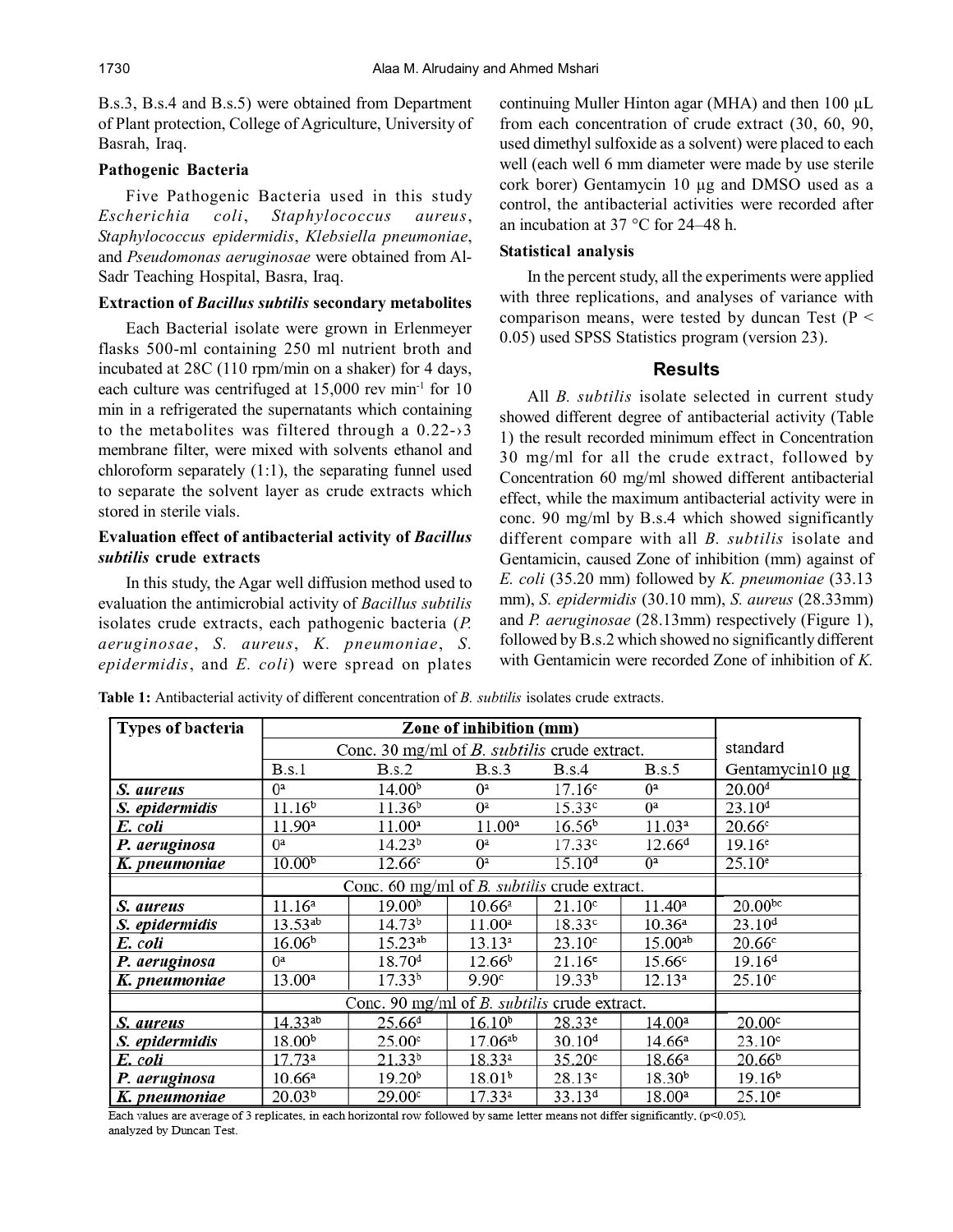

**Fig. 1:** Shown Zone of inhibition by of B.s.4. crude extracts (conc. 30, 60 and 90 mg/ml) against pathogenic bacteria.

*pneumoniae* (29.00 mm) followed by *S. aureus* (25.66 mm), *S. epidermidis* (25.00 mm), *E. coli* (21.33 mm) and *P. aeruginosa* (19.20 mm) respectively.

## **Discussion**

The current research interest to evaluate the second metabolism of *Bacillus subtilis* isolates antagonism of pathogenic bacteria, the five *B. subtilis* isolates showed different ability of inhibition of pathogenic bacteria, and B.s.4 (conc. 90 mg/ml) showed the higher inhibition to the pathogenic bacteria, This confirms with Amin *et al.,* (2012) study which showed the high antimicrobial activity of *B. subtilis* isolates on some pathogenic bacteria, and agreement with Ramachandran *et al.,* (2014) his study showed the highest potential of *B. subtilis* applications in biocontrol of drug-resistant pathogens.

*Many of Bacillus* species produce several of secondary metabolites including polypeptides, lipopeptides, fatty acids, macrolactones, and polyketides, which have broad range of biological activities such as antimicrobial (Mondol *et al.,* 2013; Harwood *et al.,* 2018) bacitracin one of important antibiotic which produced by *Bacillus* sp. (Rukmini *et al.,* 2015), In addition the antibiotic Bacilysocin (Tamehiro, *et al.,* 2002), iturin, surfactin, bacillomycin D and fengycin produce by *Bacillus* sp. which have the ability to inhibition of pathogenic bactria (Xu *et al*., 2018).

#### **Conclusion**

*B. subtilis* produce second metabolism have antagonism ability to pathogenic bacteria, in last year, many pathogenic bacteria become resistant to antibiotic (Coates *et al.,* 2002) Therefore, this led to increasing the Looking for new antibacterial and this so important in pharmaceutical industry (Schmidt, 2004) this study result showed the second metabolism of the five *B. subtilis* isolates have different potential of antagonism of pathogenic bacteria, and B.s 4 isolate showed the maximum of inhibition of pathogenic bacteria compared with the other isolates in the different concentration.

#### **References**

- Al-Saraireh, H., W.A. Al-Zereini and K.A. Tarawneh (2015). Antimicrobial activity of secondary metabolites from a soil Bacillus sp. 7B1 isolated from south Al-Karak, Jordan. *Jordan Journal of Biological Sciences*, **147(3427):** 1-6.
- Amin, A., M.A. Khan, M. Ehsanullah, U. Haroon, S.M.F. Azam and A. Hameed (2012). Production of peptide antibiotics by Bacillus sp: GU 057 indigenously isolated from saline soil. *Brazilian Journal of Microbiology*, **43(4):** 1340-1346.
- Bisht, S.S., B. Praveen, A. Panda and V. Rajakumar (2011). Isolation, purification and characterization of bacitracin from bacillus sp. *International Journal of Pharmacy and Pharmaceutical Sciences*, **3(4):** 136-138.
- Bryce, A., A.D. Hay, I.F. Lane, H.V. Thornton, M. Wootton and C. Costelloe (2016). Global prevalence of antibiotic resistance in paediatric urinary tract infections caused by Escherichia coli and association with routine use of antibiotics in primary care: systematic review and metaanalysis. *Bmj*, **352:** 19-39.
- Coates, A., Y. Hu, R. Bax and C. Page (2002). The future challenges facing the development of new antimicrobial drugs. *Nature Reviews Drug Discovery*, **1(11):** 895.
- Eladli, M.G., N.S. Alharbi, J.M. Khaled, S. Kadaikunnan, A.S. Alobaidi and S.A. Alyahya (2019). Antibiotic-resistant Staphylococcus epidermidis isolated from patients and healthy students comparing with antibiotic-resistant bacteria isolated from pasteurized milk. *Saudi journal of biological sciences*, **26(6):** 1285-1290.
- Emmert, E.A. and J. Handelsman (1999). Biocontrol of plant disease: a (Gram-) positive perspective. *FEMS Microbiology letters*, **171(1):** 1-9.
- Hao, H., G. Cheng, Z. Iqbal, X. Ai, H.I. Hussain, L. Huang and Z. Yuan (2014). Benefits and risks of antimicrobial use in foodproducing animals. *Frontiers in microbiology*, **5:** 288.
- Harwood, C.R., J.M. Mouillon, S. Pohl and J. Arnau (2018). Secondary metabolite production and the safety of industrially important members of the Bacillus subtilis group. *FEMS microbiology reviews*, **42(6):** 721-738.
- Katz, E. and A.L. Demain (1977). The peptide antibiotics of *Bacillus*: chemistry, biogenesis, and possible functions. *Bacteriological reviews*, **41(2):** 449.